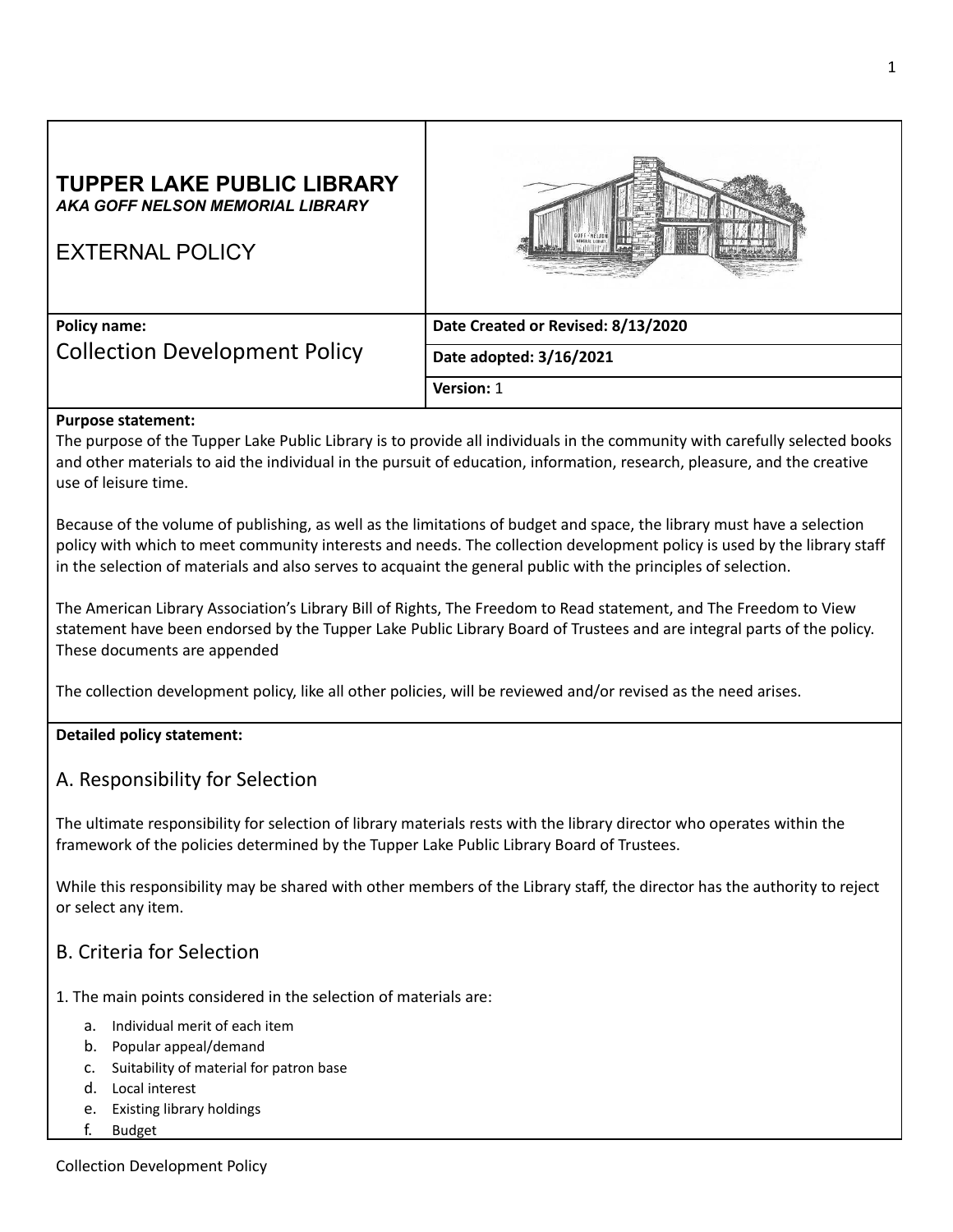2. Reviews are a major source of information about new materials. The primary sources of reviews for the Tupper Lake Public Library are (but are not limited to) Booklist, Bookforum, Kirkus Reviews, Library Journal, New York Review of Books, the New York Times Book Review, and Publishers Weekly.

3. The lack of a review or an unfavorable review shall not be the sole reason for rejecting a title that is in demand. Consideration is, therefore, given to requests from library patrons and books discussed on public media. Materials are judged on the basis of the work as a whole, not on a part taken out of context.

# C. Interlibrary Loan

Because of limited budget and space, the library cannot provide all materials that are requested. Therefore, interlibrary loan is used to obtain from other libraries those materials that are beyond the scope of this library's collection.

In return for utilizing interlibrary loan to satisfy the needs of our patrons, the Tupper Lake Public Library agrees to lend its materials to other libraries through the same interlibrary loan network, and to make an effort to have its current holdings listed in a tool that is accessible by other libraries throughout the state.

# D. Gifts and Donations

The library accepts gifts of books and other materials with the understanding that they will be added to the collection only if appropriate and needed. If they are not needed because of duplication, condition, or dated information the director can dispose of them as he/she sees fit.

The same criteria of selection which are applied to purchased materials are applied to gifts. Memorial gifts of books or money are also accepted with suitable bookplates placed in the book when deemed appropriate. Specific memorial books can be ordered for the library on request of a patron if the request meets the criteria established by the Board. It is desirable for gifts of or for specific titles to be offered after consultation with the library director. Book selection will be made by the library director if no specific book is requested.

The Tupper Lake Public Library encourages and appreciates gifts and donations but reserves the right to refuse donations based on condition or need.

By law, the library is not allowed to appraise the value of donated materials, though it can provide an acknowledgment of receipt of the items if requested by the donor.

The library cannot provide circulation information related to gifted or donated materials.

## E. Weeding

An up-to-date, attractive and useful collection is maintained through a continual withdrawal and replacement process. Replacement of worn volumes is dependent upon current demand, usefulness, more recent acquisitions, and availability of newer editions. This ongoing process of weeding is the responsibility of the library director and is authorized by the Board of Trustees. Withdrawn materials will be handled in a similar manner and under the same authority as donated materials.

## F. Potential Problems or Challenges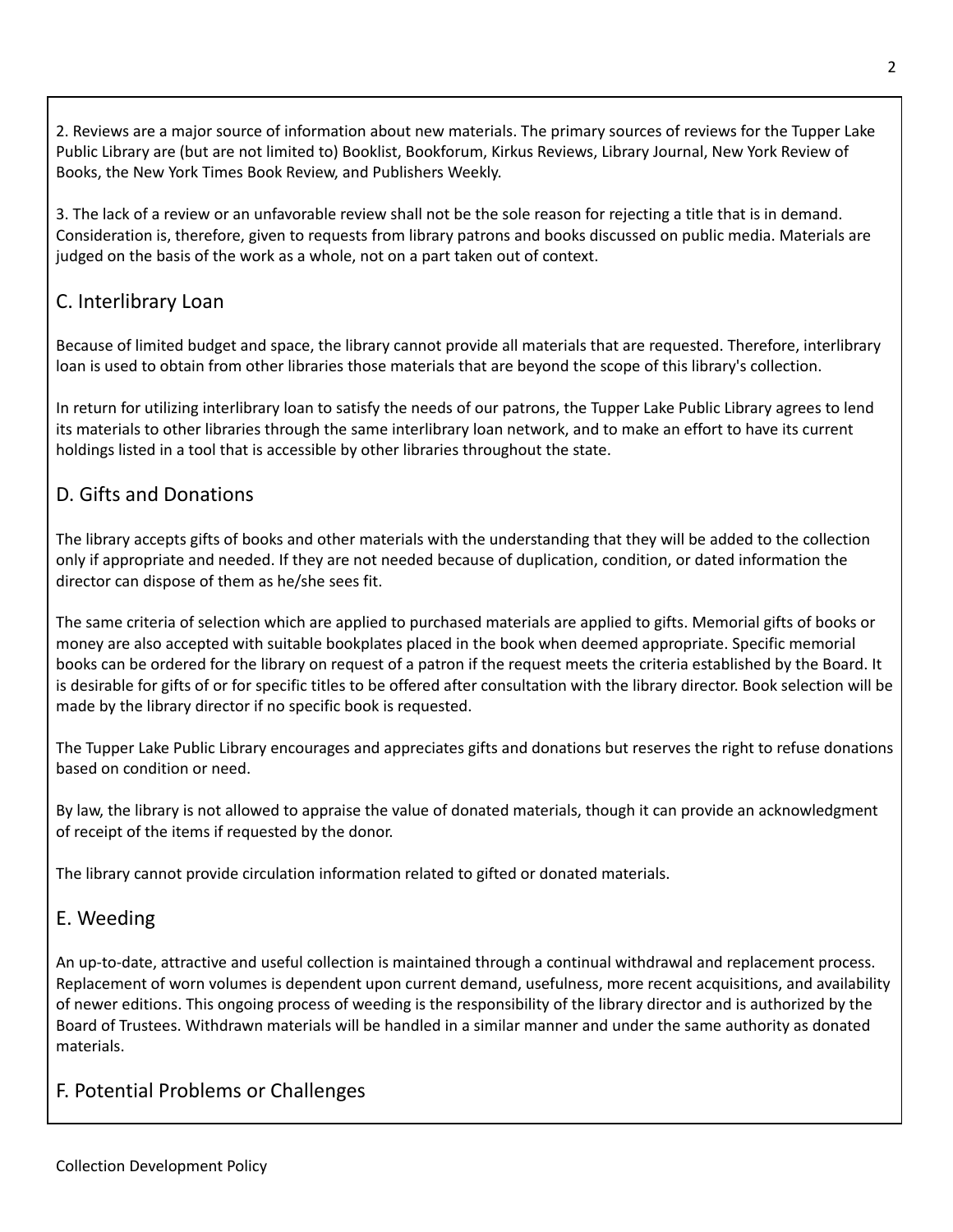The Tupper Lake Public Library recognizes that some materials are controversial and that any given item may offend some patrons. Selection of materials will not be made on the basis of anticipated approval or disapproval, but solely on the basis of the principles stated in this policy. Responsibility for the reading of children rests with their parents or legal guardians. Selection of library materials will not be inhibited by the possibility that materials may come into the possession of children. Library materials will not be marked or identified to show approval or disapproval of their contents, and no library material will be sequestered except to protect it from damage or theft.

# H. Challenged Materials

Although materials are carefully selected, there can arise differences of opinion regarding suitable materials. Patrons requesting that material be withdrawn from or restricted within the collection may complete a "Request for Reconsideration of Library Material" form which is available in the library. The inquiry will be placed on the agenda of the next regular meeting of the Tupper Lake Public Library Board of Trustees.

## Appendix

# Library Bill of Rights

The American Library Association affirms that all libraries are forums for information and ideas, and that the following basic policies should guide their services.

- I. Books and other library resources should be provided for the interest, information, and enlightenment of all people of the community the library serves. Materials should not be excluded because of the origin, background, or views of those contributing to their creation.
- II. Libraries should provide materials and information presenting all points of view on current and historical issues. Materials should not be proscribed or removed because of partisan or doctrinal disapproval.
- III. Libraries should challenge censorship in the fulfillment of their responsibility to provide information and enlightenment.
- IV. Libraries should cooperate with all persons and groups concerned with resisting abridgment of free expression and free access to ideas
- V. A person's right to use a library should not be denied or abridged because of origin, age, background, or views.
- VI. Libraries which make exhibit spaces and meeting rooms available to the public they serve should make such facilities available on an equitable basis, regardless of the beliefs or affiliations of individuals or groups requesting their use.

Adopted June 19, 1939, by the ALA Council; amended October 14, 1944; June 18, 1948; February 2, 1961; June 27, 1967; January 23, 1980; inclusion of "age" reaffirmed January 23, 1996.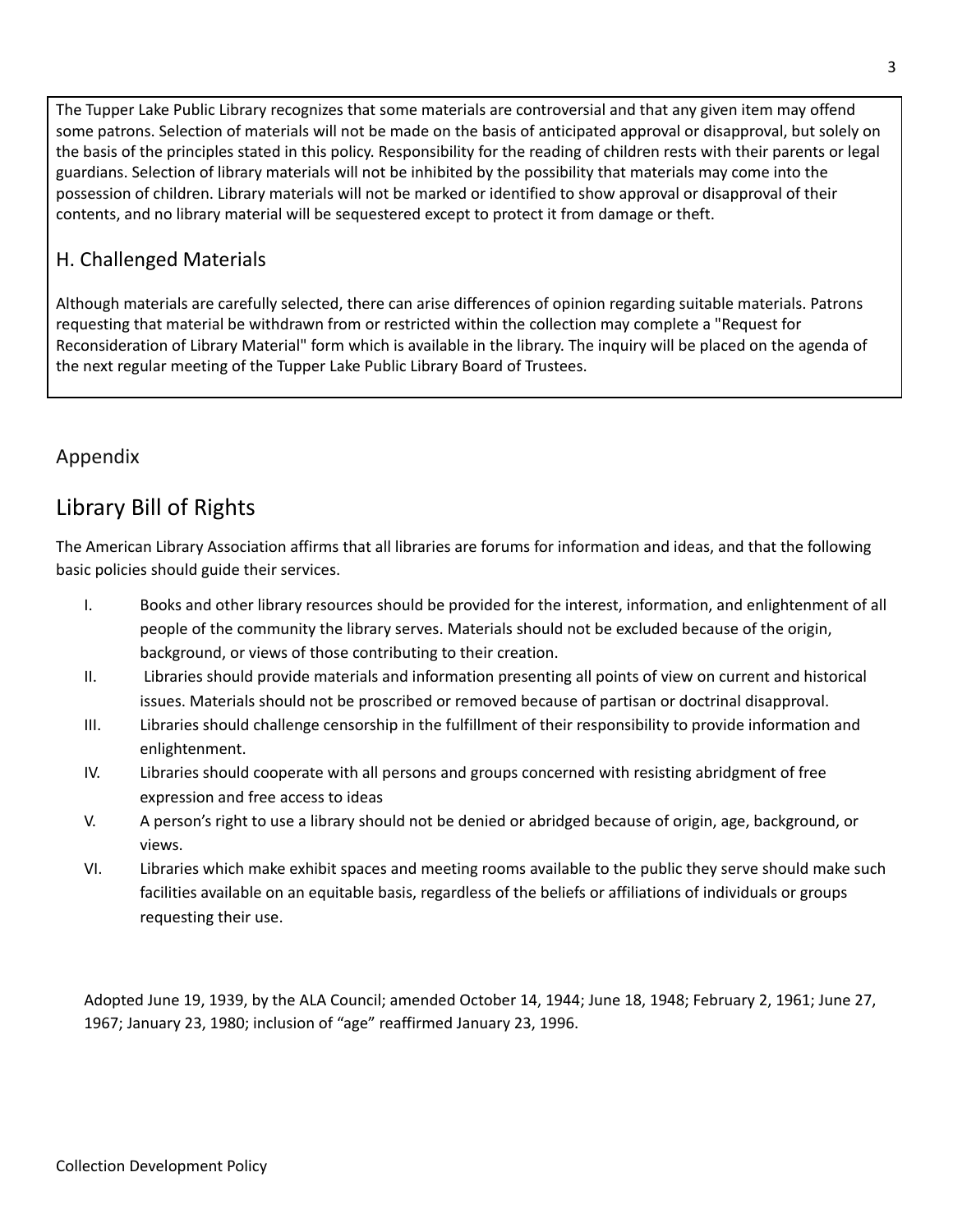# The Freedom to Read Statement

The freedom to read is essential to our democracy. It is continuously under attack. Private groups and public authorities in various parts of the country are working to remove or limit access to reading materials, to censor content in schools, to label "controversial" views, to distribute lists of "objectionable" books or authors, and to purge libraries. These actions apparently rise from a view that our national tradition of free expression is no longer valid; that censorship and suppression are needed to counter threats to safety or national security, as well as to avoid the subversion of politics and the corruption of morals. We, as individuals devoted to reading and as librarians and publishers responsible for disseminating ideas, wish to assert the public interest in the preservation of the freedom to read.

Most attempts at suppression rest on a denial of the fundamental premise of democracy: that the ordinary individual, by exercising critical judgment, will select the good and reject the bad. We trust Americans to recognize propaganda and misinformation, and to make their own decisions about what they read and believe. We do not believe they are prepared to sacrifice their heritage of a free press in order to be "protected" against what others think may be bad for them. We believe they still favor free enterprise in ideas and expression.

These efforts at suppression are related to a larger pattern of pressures being brought against education, the press, art and images, films, broadcast media, and the Internet. The problem is not only one of actual censorship. The shadow of fear cast by these pressures leads, we suspect, to an even larger voluntary curtailment of expression by those who seek to avoid controversy or unwelcome scrutiny by government officials.

Such pressure toward conformity is perhaps natural to a time of accelerated change. And yet suppression is never more dangerous than in such a time of social tension. Freedom has given the United States the elasticity to endure strain. Freedom keeps open the path of novel and creative solutions, and enables change to come by choice. Every silencing of a heresy, every enforcement of an orthodoxy, diminishes the toughness and resilience of our society and leaves it the less able to deal with controversy and difference.

Now as always in our history, reading is among our greatest freedoms. The freedom to read and write is almost the only means for making generally available ideas or manners of expression that can initially command only a small audience. The written word is the natural medium for the new idea and the untried voice from which come the original contributions to social growth. It is essential to the extended discussion that serious thought requires, and to the accumulation of knowledge and ideas into organized collections.

We believe that free communication is essential to the preservation of a free society and a creative culture. We believe that these pressures toward conformity present the danger of limiting the range and variety of inquiry and expression on which our democracy and our culture depend. We believe that every American community must jealously guard the freedom to publish and to circulate, in order to preserve its own freedom to read. We believe that publishers and librarians have a profound responsibility to give validity to that freedom to read by making it possible for the readers to choose freely from a variety of offerings.

The freedom to read is guaranteed by the Constitution. Those with faith in free people will stand firm on these constitutional guarantees of essential rights and will exercise the responsibilities that accompany these rights.

We therefore affirm these propositions:

Collection Development Policy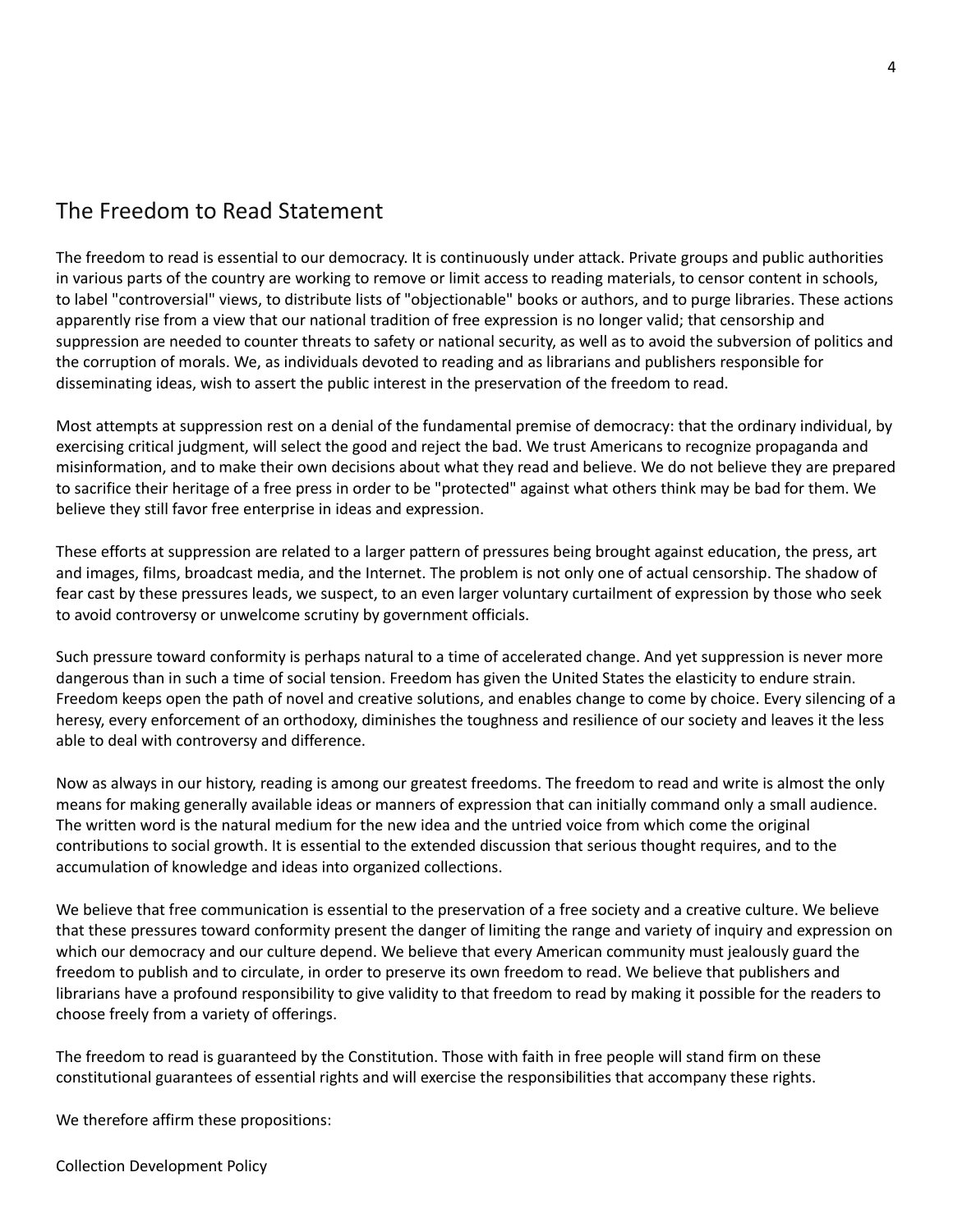### 1. It is in the public interest for publishers and librarians to make available the widest diversity of views and *expressions, including those that are unorthodox, unpopular, or considered dangerous by the majority.*

Creative thought is by definition new, and what is new is different. The bearer of every new thought is a rebel until that idea is refined and tested. Totalitarian systems attempt to maintain themselves in power by the ruthless suppression of any concept that challenges the established orthodoxy. The power of a democratic system to adapt to change is vastly strengthened by the freedom of its citizens to choose widely from among conflicting opinions offered freely to them. To stifle every nonconformist idea at birth would mark the end of the democratic process. Furthermore, only through the constant activity of weighing and selecting can the democratic mind attain the strength demanded by times like these. We need to know not only what we believe but why we believe it.

### 2. Publishers, librarians, and booksellers do not need to endorse every idea or presentation they make available. It would conflict with the public interest for them to establish their own political, moral, or aesthetic views as a *standard for determining what should be published or circulated.*

Publishers and librarians serve the educational process by helping to make available knowledge and ideas required for the growth of the mind and the increase of learning. They do not foster education by imposing as mentors the patterns of their own thought. The people should have the freedom to read and consider a broader range of ideas than those that may be held by any single librarian or publisher or government or church. It is wrong that what one can read should be confined to what another thinks proper.

### 3. It is contrary to the public interest for publishers or librarians to bar access to writings on the basis of the *personal history or political affiliations of the author.*

No art or literature can flourish if it is to be measured by the political views or private lives of its creators. No society of free people can flourish that draws up lists of writers to whom it will not listen, whatever they may have to say.

### 4. There is no place in our society for efforts to coerce the taste of others, to confine adults to the reading matter *deemed suitable for adolescents, or to inhibit the efforts of writers to achieve artistic expression.*

To some, much of modern expression is shocking. But is not much of life itself shocking? We cut off literature at the source if we prevent writers from dealing with the stuff of life. Parents and teachers have a responsibility to prepare the young to meet the diversity of experiences in life to which they will be exposed, as they have a responsibility to help them learn to think critically for themselves. These are affirmative responsibilities, not to be discharged simply by preventing them from reading works for which they are not yet prepared. In these matters values differ, and values cannot be legislated; nor can machinery be devised that will suit the demands of one group without limiting the freedom of others.

### 5. It is not in the public interest to force a reader to accept the prejudament of a label characterizing any *expression or its author as subversive or dangerous.*

The ideal of labeling presupposes the existence of individuals or groups with wisdom to determine by authority what is good or bad for others. It presupposes that individuals must be directed in making up their minds about the ideas they examine. But Americans do not need others to do their thinking for them.

### 6. It is the responsibility of publishers and librarians, as quardians of the people's freedom to read, to contest *encroachments upon that freedom by individuals or groups seeking to impose their own standards or tastes*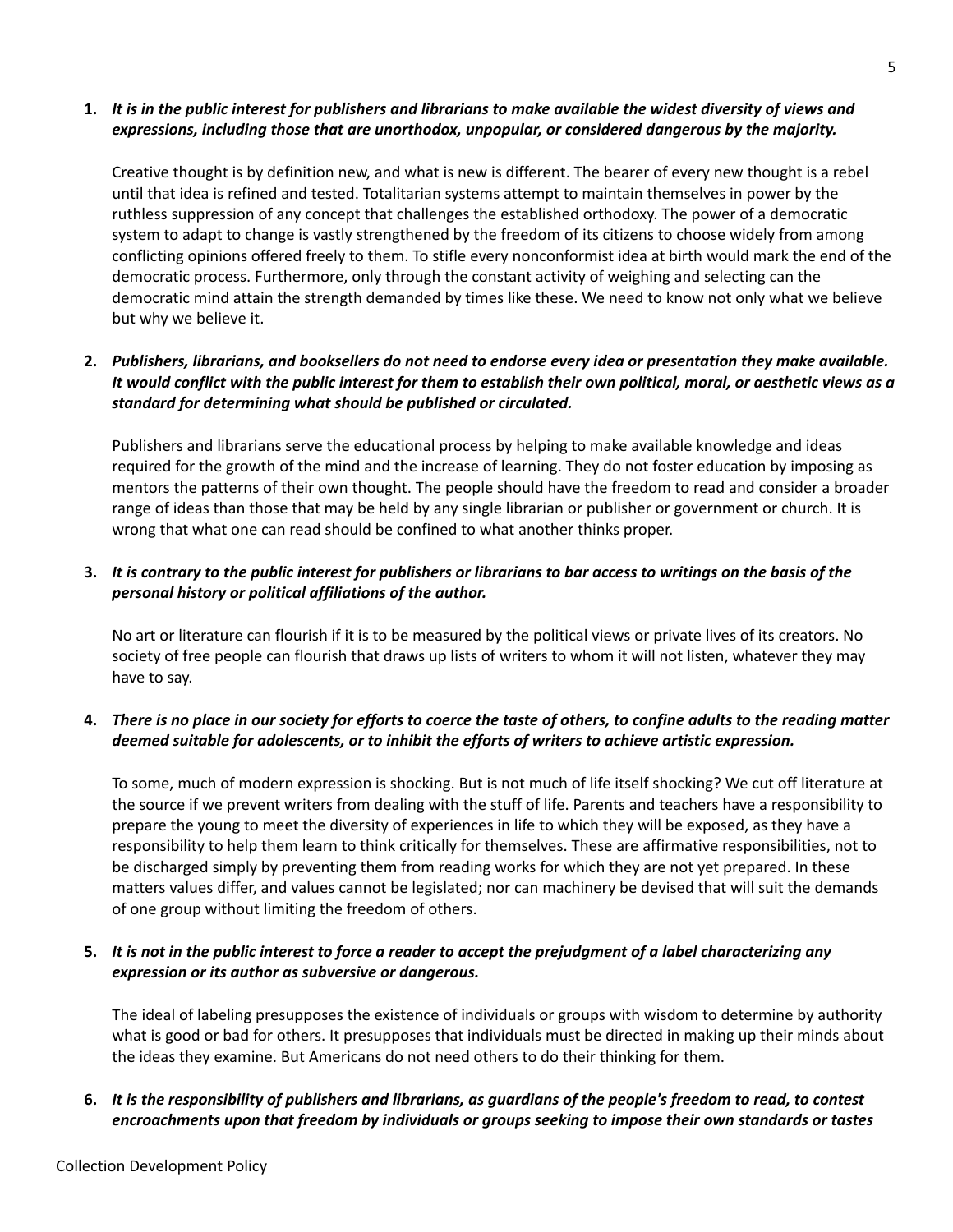### upon the community at large; and by the government whenever it seeks to reduce or deny public access to *public information.*

It is inevitable in the give and take of the democratic process that the political, the moral, or the aesthetic concepts of an individual or group will occasionally collide with those of another individual or group. In a free society individuals are free to determine for themselves what they wish to read, and each group is free to determine what it will recommend to its freely associated members. But no group has the right to take the law into its own hands, and to impose its own concept of politics or morality upon other members of a democratic society. Freedom is no freedom if it is accorded only to the accepted and the inoffensive. Further, democratic societies are more safe, free, and creative when the free flow of public information is not restricted by governmental prerogative or self-censorship.

### 7. It is the responsibility of publishers and librarians to give full meaning to the freedom to read by providing books that enrich the quality and diversity of thought and expression. By the exercise of this affirmative responsibility, they can demonstrate that the answer to a "bad" book is a good one, the answer to a "bad" *idea is a good one.*

The freedom to read is of little consequence when the reader cannot obtain matter fit for that reader's purpose. What is needed is not only the absence of restraint, but the positive provision of opportunity for the people to read the best that has been thought and said. Books are the major channel by which the intellectual inheritance is handed down, and the principal means of its testing and growth. The defense of the freedom to read requires of all publishers and librarians the utmost of their faculties, and deserves of all Americans the fullest of their support.

We state these propositions neither lightly nor as easy generalizations. We here stake out a lofty claim for the value of the written word. We do so because we believe that it is possessed of enormous variety and usefulness, worthy of cherishing and keeping free. We realize that the application of these propositions may mean the dissemination of ideas and manners of expression that are repugnant to many persons. We do not state these propositions in the comfortable belief that what people read is unimportant. We believe rather that what people read is deeply important; that ideas can be dangerous; but that the suppression of ideas is fatal to a democratic society. Freedom itself is a dangerous way of life, but it is ours.

This statement was originally issued in May of 1953 by the Westchester Conference of the American Library Association and the American Book Publishers Council, which in 1970 consolidated with the American Educational Publishers Institute to become the Association of American Publishers.

Adopted June 25, 1953, by the ALA Council and the AAP Freedom to Read Committee; amended January 28, 1972; January 16, 1991; July 12, 2000; June 30, 2004.